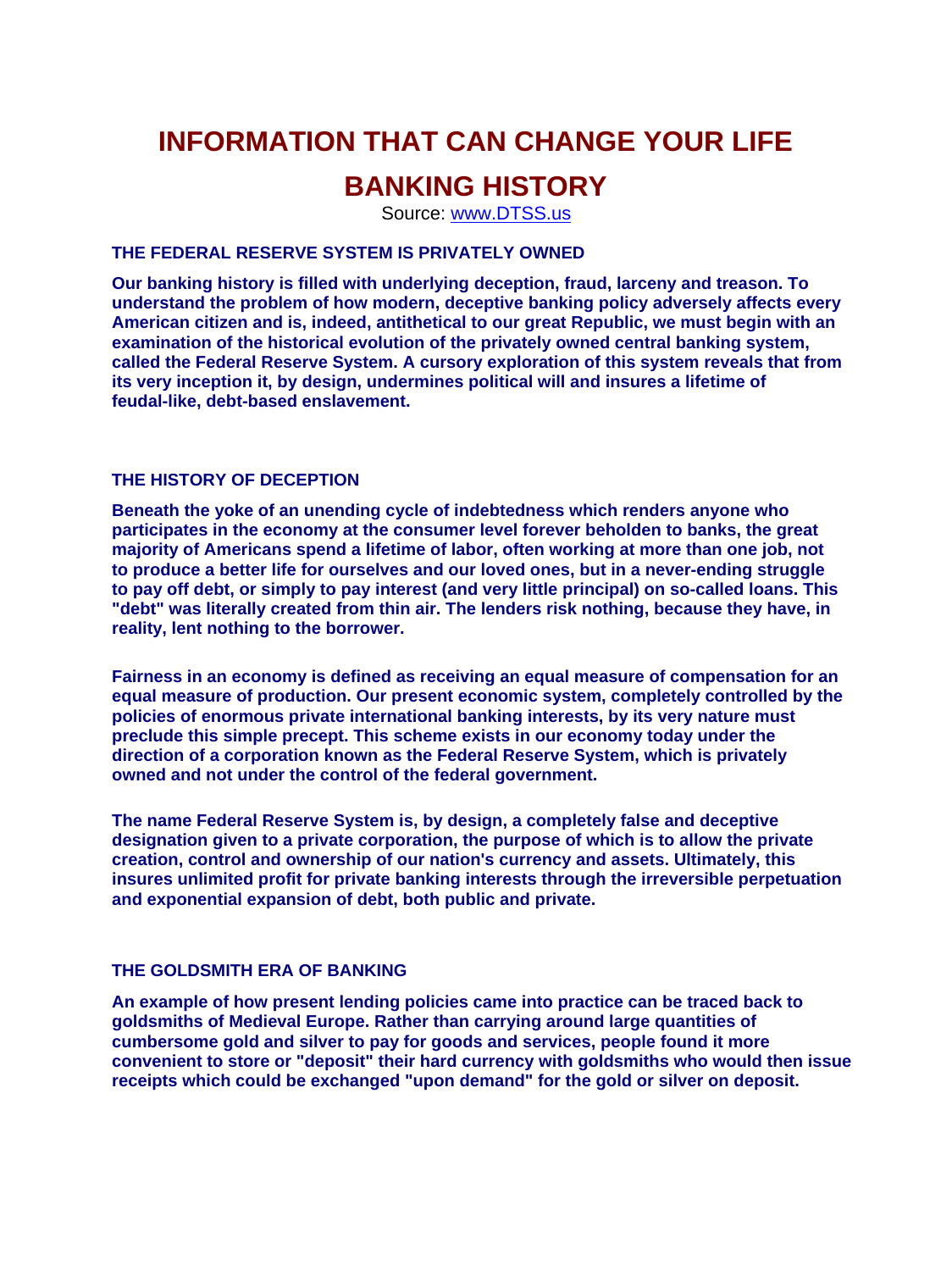**As people began to find it more convenient to simply exchange the receipts directly, among themselves, as payment, they became a widely accepted form of "currency." As this system facilitated trade within the economy, the goldsmiths found that people would hold and exchange the receipts and rarely ever bring them in for exchange for the actual asset - the gold or silver on deposit.**

**With this realization, the goldsmiths began to produce more receipts (currency) for the assets than they actually had on deposit. By this system of counterfeiting, they found that they could actually control the supply of currency in circulation. By reducing the available supply of money in circulation, they would force the borrowers into insolvency and foreclose on their property. This system was implemented in cycles which would impoverish the debtors and enrich the goldsmiths.** 

**Throughout the following centuries, attempts to reform these types of practices have provided only temporary relief. Through manipulation and centralization of wealth, this practice is perpetuated in much the same form in our present money system.**

## **THE FIRST CENTRAL BANK OF THE U.S.**

**In 1791, Congress passed a bill sponsored by Treasury Secretary Alexander Hamilton. This bill established the largest American corporation of its time, known as the First Bank of the United States. This corporation, controlled almost exclusively by big money interests, was tenured by a charter of 20 years which expired in 1811. Congress rejected the renewal of this charter under popular pressure of American citizens who feared the power and influence of such a large and powerful institution.**

#### **THE SECOND CENTRAL BANK OF THE U.S.**

**In 1816, Congress (under the influence of big money supporters) once again chartered a central bank, the Second Bank of the United States. In 1828, however, an ardent and avowed opponent of the central banking concept, Andrew Jackson, was elected President and led a popular campaign against this form of institutionalized economic power, which resonated with the American public. The charter expired in 1836 and, like the first, was not renewed.**

#### **THE FREE BANKING ERA**

**During the period spanning the years 1836 to 1865, State chartered banks and privately developed "free banks" became prevalent on the American economic landscape. These banks issued their own currency, in which only a fraction was redeemable in gold or specie, and offered demand deposits (checking accounts) to facilitate trade and commerce. A rapidly expanding system of check transactions engendered the New York Clearing House Association in 1853 as a vehicle for banks to exchange checks and settle accounts.**

**There was a prevailing notion (created and propagandized by the banking elite) that some**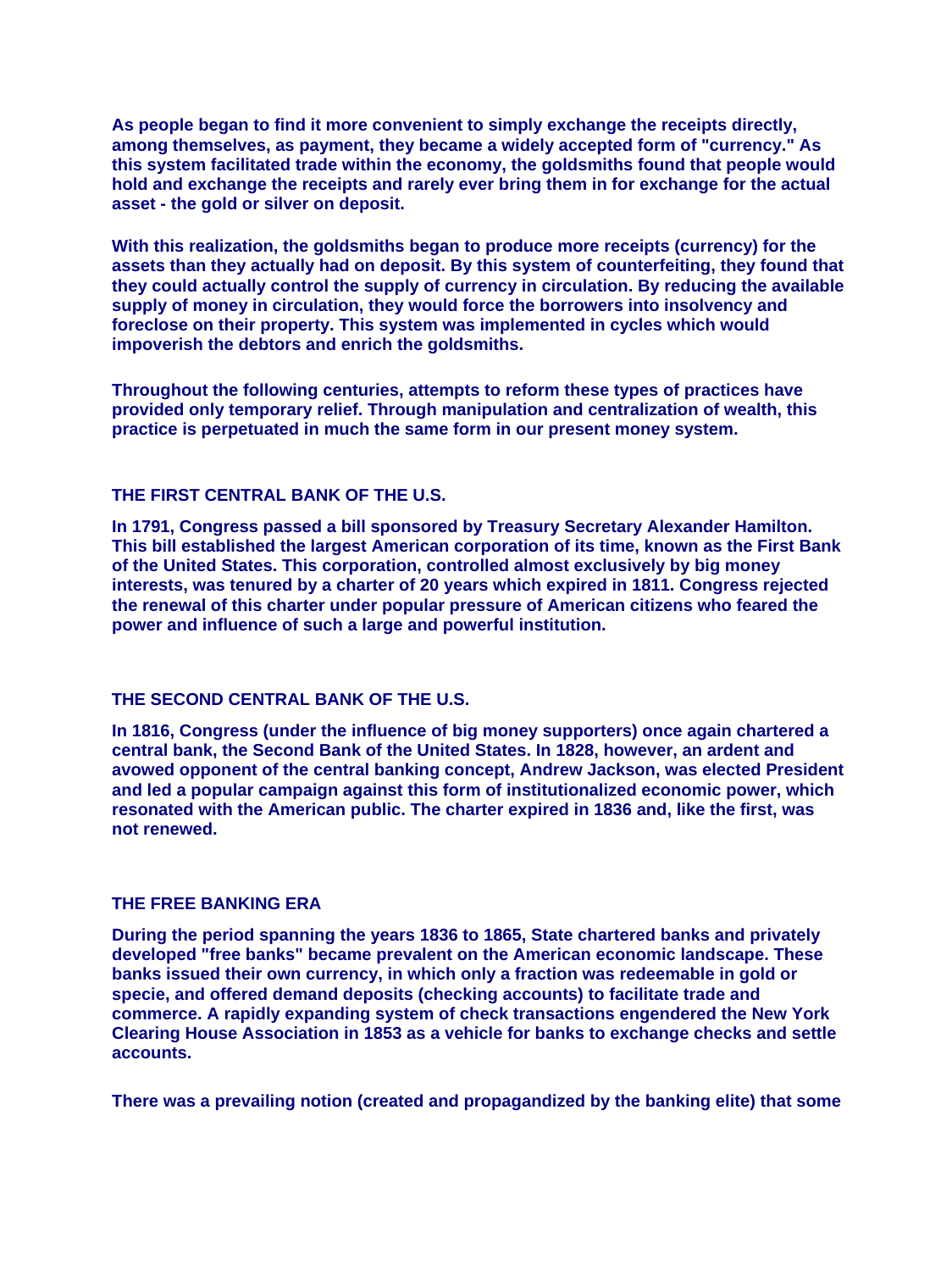**system was necessary to stabilize U.S. currency. The National Banking Act of 1863 provided some remedial effect on economic stabilization, but bank failures and financial panic (a product of deliberate manipulation of the money supply) produced widespread anxiety about the future of the American economy.**

## **THE NATIONAL BANKING ACT OF 1863**

**This act of Congress, passed during the Civil War, established a system of nationally chartered banks and required the currency issued by them to be backed by government securities. The act was subsequently amended to also require the taxation of state currencies, but not of national bank notes. This produced the intended effect of creating a uniform national currency. State banks and their respective currency, nonetheless, continued to expand - primarily in response to the growing popularity of expedient demand deposits (checking accounts).**

#### **THE ARTIFICIAL FINANCIAL PANICS**

**Though currency had become more stable as a result of the National Banking Act of 1863, financial panics (orchestrated by the banking elite)and the resulting bank runs continued to threaten the U.S. economy. Banking panics in 1893, and again in 1907, produced severe economic depressions in the United States. This gave impetus to a growing number of Americans calling for banking reforms. Each time, legendary banking mogul J.P. Morgan intervened and not only provided the illusion of economic stability, but consolidated power for himself and the powerful banking interests, which paved the way for the establishment of a private central bank known as the Federal Reserve.**

**Knowing that the American public now looked to banking legislation to control fluctuation of economic resources but was also distrustful of a banker-controlled society, the large banking interests were now poised to carry out one of the most audacious deceptions ever perpetrated against the American public - the Federal Reserve System.**

## **THE DECENTRALIZED CENTRAL BANK**

**In response to the panic of 1907, the Glass-Owen Act of 1908 was passed to provide for the issue of emergency currency during widespread financial crisis. The National Monetary Commission was also established under this act to develop a more durable solution to the nation's problematic financial and banking practices.**

**The commission, under the direction of Senator Nelson Aldrich, proposed a banker-controlled plan. Progressives, however, led by William Jennings Bryan, st rongly opposed such a plan. They preferred a central bank under public (governmental) not private (banker) control. With the election of Democrat Woodrow Wilson in 1912, the plan was effectively stalled.**

## **THE BIRTH OF THE FEDERAL RESERVE SYSTEM**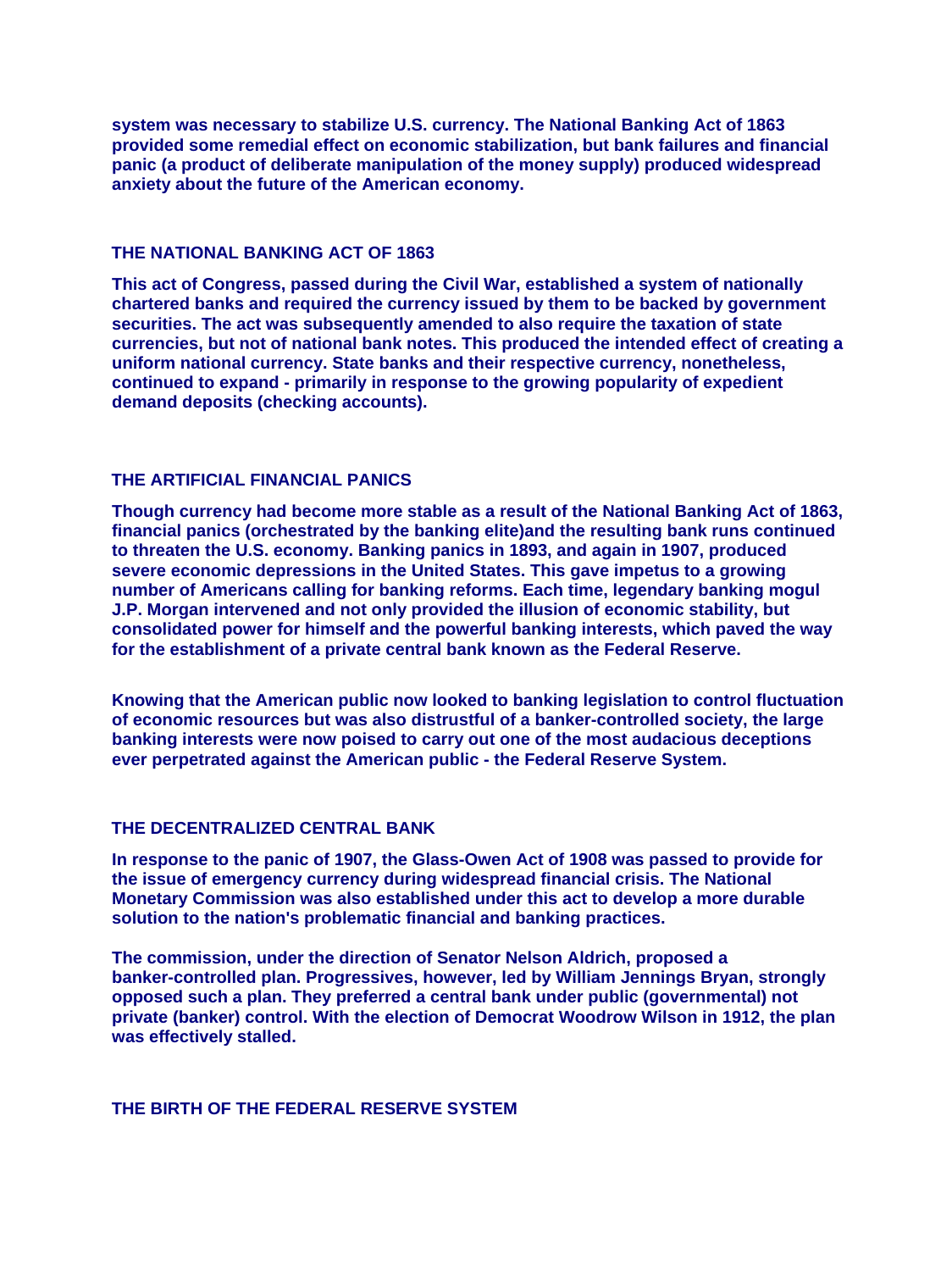**With the intention of developing a workable central banking solution, President Wilson turned to Chairman of the House Committee on Banking and Finance, Representative Carter Glass, and a former Washington and Lee University professor of Economics, H. Parker Willis. By December of 1912, they had presented Wilson with a draft of their proposal .**

**For a year this plan was debated, contested and modified. The outcome was touted as a classic example of compromise which established a decentralized central bank that balanced the competing interests of private banks and populist sentiment. The true effect was to place control of the U.S. economy squarely in the hands of the big-money private bankers who could now create endless amounts of monetary credits, backed by nothing, to be lent at will to the United States Government, including interest.** 

**On Sunday, December 23, 1913, two days before Christmas, while most of Congress was on vacation, President Woodrow Wilson signed the Federal Reserve Act into law. Wilson would later express profound regret over his tragic decision, stating:**

*"I am a most unhappy man. I have unwittingly ruined my country. A great industrial nation*  is controlled by its system of credit. Our system of credit is concentrated. The growth of *the nation, therefore, and all our activities are in the hands of a few men. We have come to be one of the worst ruled, one of the most completely controlled and dominated governments in the civilized world - no longer a government by free opinion, no longer a government by conviction and the vote of the majority, but a government by the opinion and duress of a small group of dominant men."*

**Less than one year later, Congress declared the 16th Amendment as having been ratified (although it wasn't), creating the Internal Revenue Service, which became the de-facto collection agency for the Federal Reserve System. Its only duty was to tax the income of citizens to make the interest payments for the U.S. Government loans that would soon follow.**

**By November 16, 1914, the Reserve Bank Organization Committee had selected twelve cities throughout the U.S. as sites for regional Reserve Banks, the existence of which served to conceal the fact that there was now a United States Central Bank. The Federal Reserve System began operations just as European hostilities erupted into World War I.** 

#### **THE WAR TIME FED POLICY**

**With the outbreak of war, "emergency currency" issued under the Aldrich-Vreeland Act of 1908 allowed the U.S. Federal Reserve Banks to lend newly-created money at will. Concurrently, the Reserve Bank's ability to discount bankers' acceptances allowed the United States (though officially neutral) to aid the flow of trade goods to the European war effort.** 

**After three years of fighting, Germany had nearly destroyed England. The Federal Reserve and the banks that privately owned it had lent billions to the English and would stand to lose all of it if she were crushed. The only solution appeared to be pulling the U.S. into the war. The U.S., however, would not fight unless first attacked.**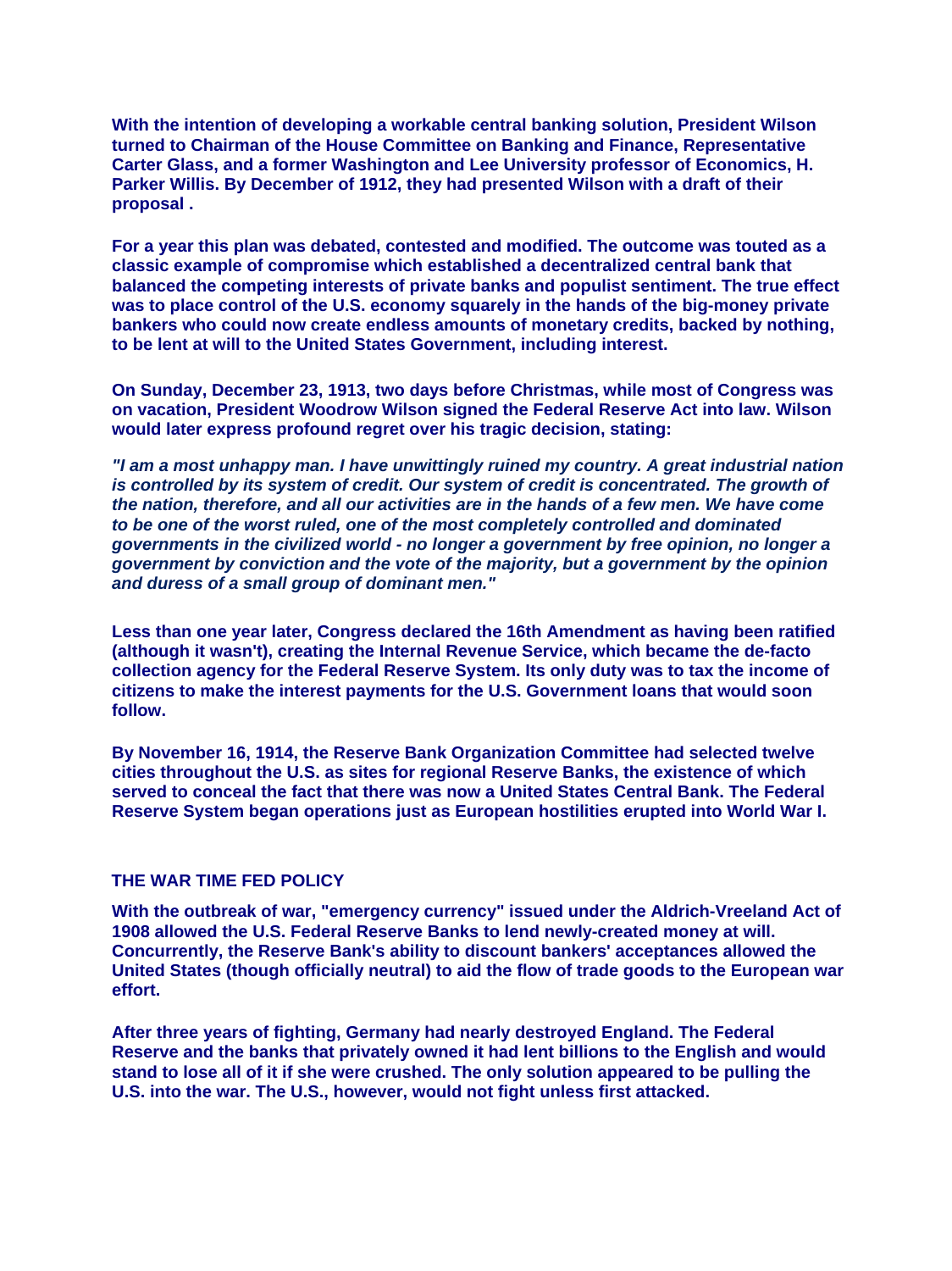**In 1915, J.P. Morgan and his banking associates established their plan to have a British liner, the Lusitania, with 128 American passengers onboard, laden with munitions, cruise right through the middle of the wartime shipping lanes in order to be sunk by a German submarine, thus bringing the U.S. directly into the conflagration.**

**It worked, and with the United States' official declaration of war on Germany in 1917, financing our own war efforts would produce astronomical profits for these private institutions. Thanks to the new income tax and IRS, taxpayer money would now flow like never before into the hands of private bankers as the government taxed the citizens and paid the interest on the finance of the war.**

## **THE ROARING 20S**

**The defeat of Woodrow Wilson by Warren Harding ushered in an unprecedented period of prosperity known as "the Roaring 20s." The primary engine for this economic expansion was the Federal Reserve's flooding of the economy with newly-created debt money, borrowed by the government during WWI. Subsequently, Fractional Reserve Banking allowed the Fed to increase the money supply by more than 61% within three years. Money was plentiful, and a steady increase in bank loans, coupled with the worry-free attitude of the American public, propelled a continued rise in the economy. Stock market speculation was rampant and businesses expanded and became strung out on easy credit.**

**Concurrently, the Fed, under the direction of Benjamin Strong, head of the New York Fed, shifted toward a monetary policy (**[http://www.dtss.us/monetary\\_policy.html](http://www.dtss.us/monetary_policy.html)**) of open market operations. Under the guise of stemming a potential recession in 1923, the Fed made a large purchase of government bonds.**

**This purchase strengthened the "public perception" that expanding credit and introducing more currency into the system would have a more stabilizing effect on the economy than would dependence on a gold standard. (In actuality, when the Fed buys government bonds from the public, the economy will shrink by 10 to 33 times the purchased amount, depending upon what the fractional reserve rate currently is.)**

**At the same time, Strong further consolidated the power of the Fed by promoting a policy of relations with the Bank of England and other international central banks. The Fed and its conglomeration of huge, international member banks had now set the stage for the most massive rip-off of the nation's economy to date. Here it was only 1923 and the great deception was already growing by leaps and bounds.**

## **THE GREAT DEPRESSION**

**In August of 1929, the Fed began to tighten the money supply continually by buying more government bonds. At the same time, all the Wall Street giants of the era, including John D. Rockefeller and J.P. Morgan, divested from the stock market and put all their assets into cash and gold.**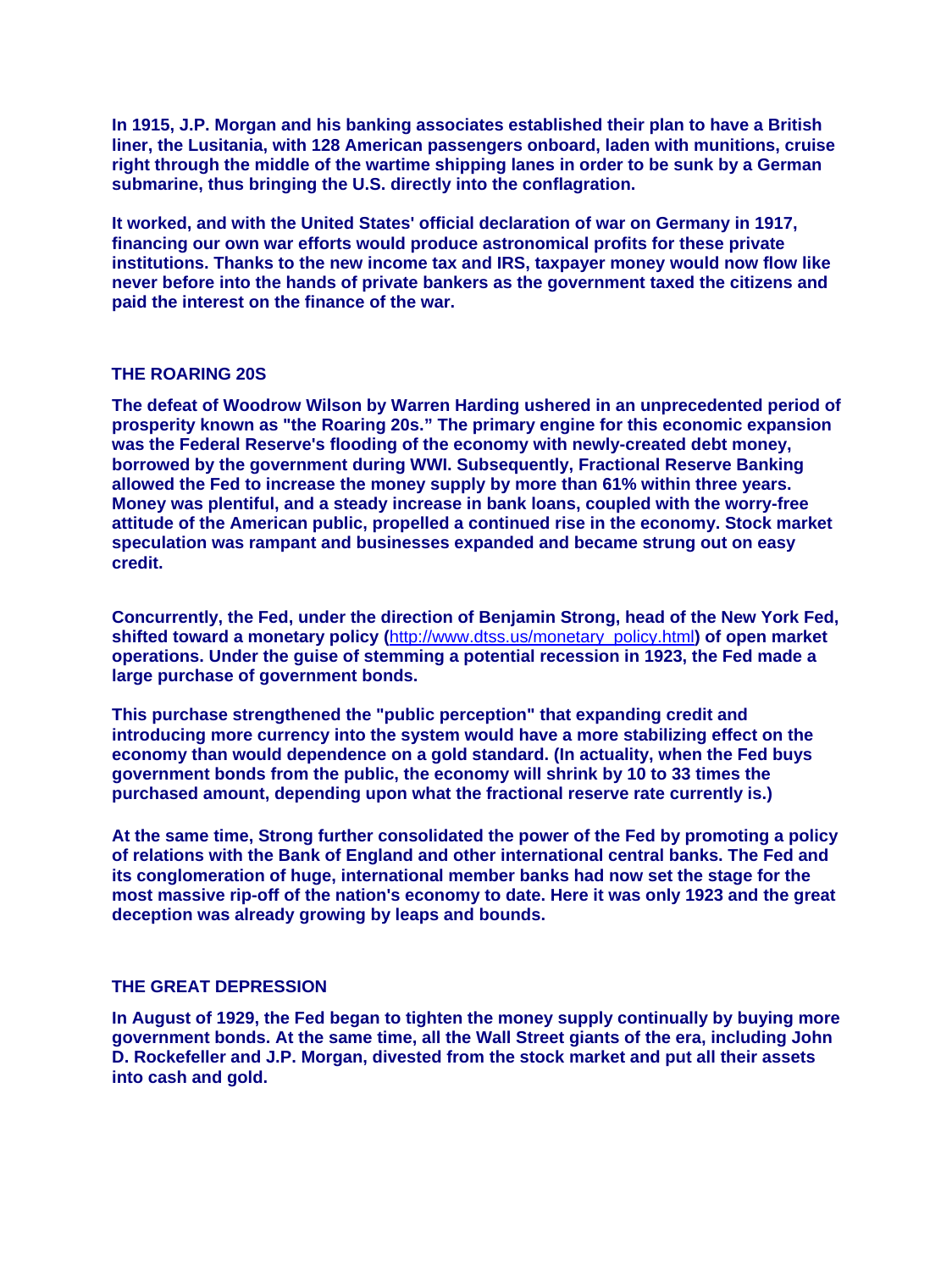**Soon thereafter, on October 24, 1929, the large brokerages all simultaneously called in their 24-hour "call-loans." Brokers and investors were now forced to sell their stocks at any price they could get to cover these loans. The resulting market crash on "Black Thursday" was the beginning of the Great Depression.**

**The Chairman of the House Banking and Currency Committee, Representative Louis T. Mc Fadden, accused the Fed and international bankers of premeditating the crash.** *"It was not accidental,"* **he declared,** *"it was a carefully contrived occurrence (created by international bankers) to bring about a condition of despair...so that they might emerge as rulers of us all."*

**He went on to accuse European "statesmen and financiers" of creating the situation to facilitate the reacquisition of the massive amounts of gold which Europe had lost to the U.S. during WWI. In a 1999 interview, Nobel Prize winning economist and Stanford University Professor Milton Friedman stated:** *"The Federal Reserve definitely caused the Great Depression."*

## **THE BANKRUPTCY OF THE U.S.**

**Because the government of the U.S. (a corporation) had paid its loans to the Fed with real money exchangeable for gold, it was now insolvent and could no longer retire its debt. It now had no choice but to file Chapter 11. Under the Emergency Banking Act (March 9, 1933, 48 Stat.1, Public law 89-719) President Franklin Roosevelt effectively dissolved the United States Federal Government by declaring the entity bankrupt and insolvent.**

**On June 5, 1933, Congress enacted HJR 192 which made all debts, public or private, no longer collectible in gold. Instead, all debts public or private were to be payable in unbacked Fed-created fiat currency. This new currency would now be legal tender in the U.S. for all debts public and private.**

**Henceforth, our United States Constitution would be continuously eroded due to the fact that our nation is now owned "lock stock and barrel" by a private consortium of international bankers, contemptuous of any freedoms or sovereignties intended by our forefathers. This was all accomplished as planned.**

#### **THE CONFISCATION OF AMERICA'S GOLD**

**Under orders of the creditor (the Federal Reserve System and its private owners) on April 5, 1933, President Franklin D. Roosevelt issued Presidential order 6102, which required the people to deliver all their gold coins, gold bullion and gold certificates to their local Federal Reserve Bank on or before April 28, 1933.**

**Any violators would be fined up to \$10,000, imprisoned up to ten years, or both for knowingly violating this order. This gold was then offered by the Fed owners to any foreign, non-U.S. citizen at \$35.00 per ounce. Over the entire previous 100 years, gold had remained at a stable value, increasing only from \$18.93 per ounce to \$20.69 per ounce.** 

**Since then, every U.S. citizen (by virtue of their birth certificate) has become an asset of**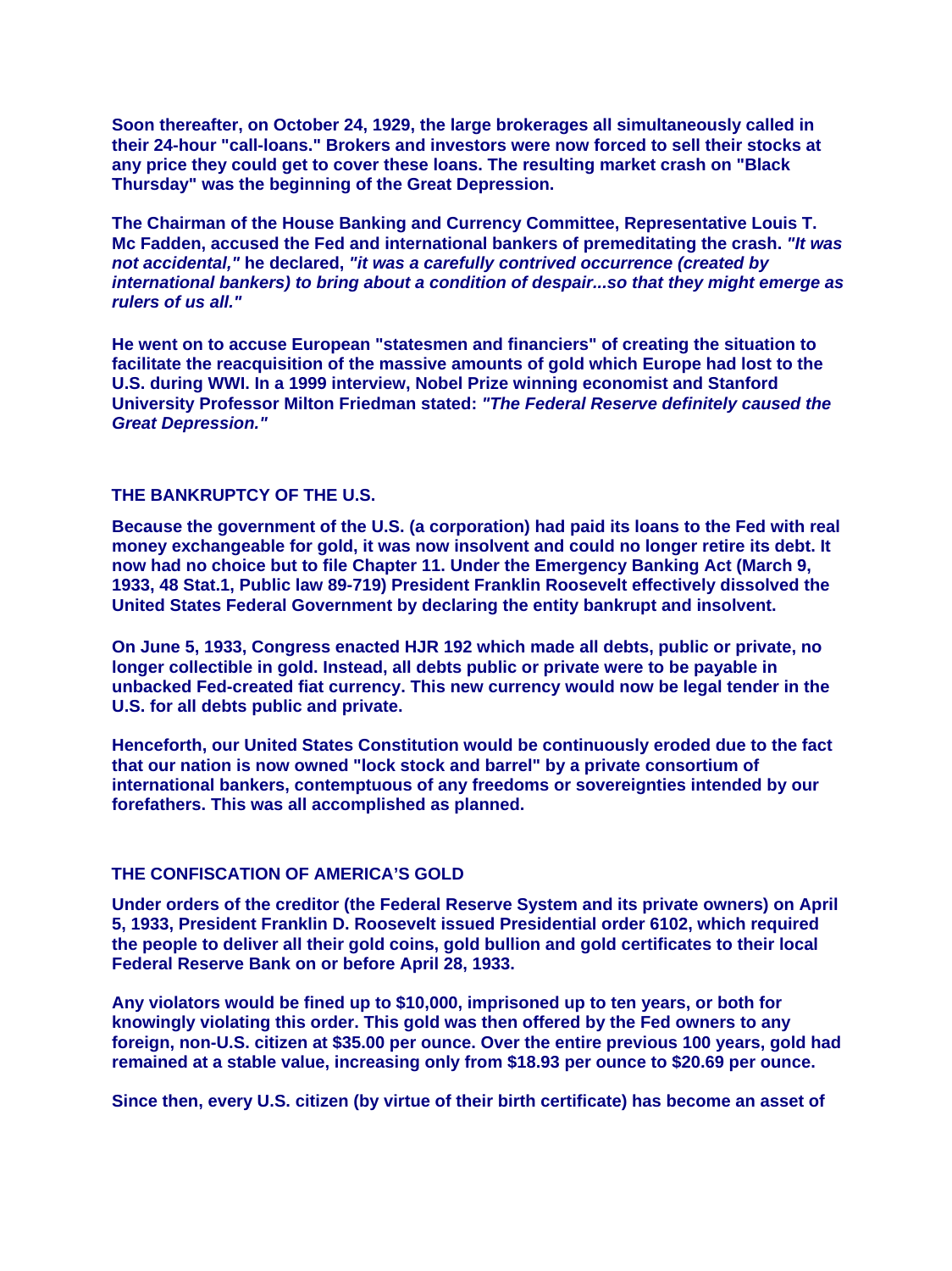**the government, pledged at a specific dollar amount to pay this debt through future taxation. Thus, every American citizen is in debt from birth (via future taxation) and is, for all practical purposes, property of the creditors, the privately-owned Federal Reserve System.**

## **THE SELE-PERPETUATING CYCLE**

**Presently, the United States Government (which again, is completely owned and controlled by the international bankers) continues to forfeit its sovereignty by entering into international monetary and trade agreements which abolish almost all forms of trade tariffs that previously protected not only the value of American commercial productivity and workforce labor, but which were also a substantial source of revenue for the government.**

**The loss of this revenue, as well as the expanding deficits created by recent massive reduction in taxation for large corporations and the very wealthiest citizens, insures continued borrowing by the government. This self-perpetuating cycle of borrowing is made possible only by the ability of the government to guarantee repayment (of only the interest, never the principal) through future taxation on the earnings of every American citizen.** 

#### **MODERN DAY SLAVERY**

**Due to our banking history of deception, fraud and counterfeiting, which only benefits the purported elite bankers and their underlings, the borrowed principal itself is being used to make the payments on our debt at interest. Thus, it is mathematically impossible to pay off.**

**We are, therefore, obligated to continue this cycle of borrowing indefinitely, causing complete money slavery for life. The amount owed will expand endlessly until our monthly payments exceed our income, we are bankrupt and all we have acquired in this lifetime is pillaged from us, or until the privately-owned Federal Reserve System is ended and all debts are terminated.**

## **BANKS CREATE MONEY OUT OF NOTHING**

**Knowing how money is created will help you understand what makes it possible for us to obtain an Administrative Judgment against the bankers. Over the past several years of research, we have done nothing but research money - how it works, who has it, how they got it and where it comes from, but more importantly, how it is created. This factor alone is by far one of the most important financial aspects you will learn in this lifetime.**

**The current gross national debt is ridiculous. Everybody wants out of debt, but there is only \$3.8 Trillion (\$753 Billion in 02/06) in currency in the whole U.S. economy, so something doesn't add up, right? Let's get to the bottom of it.**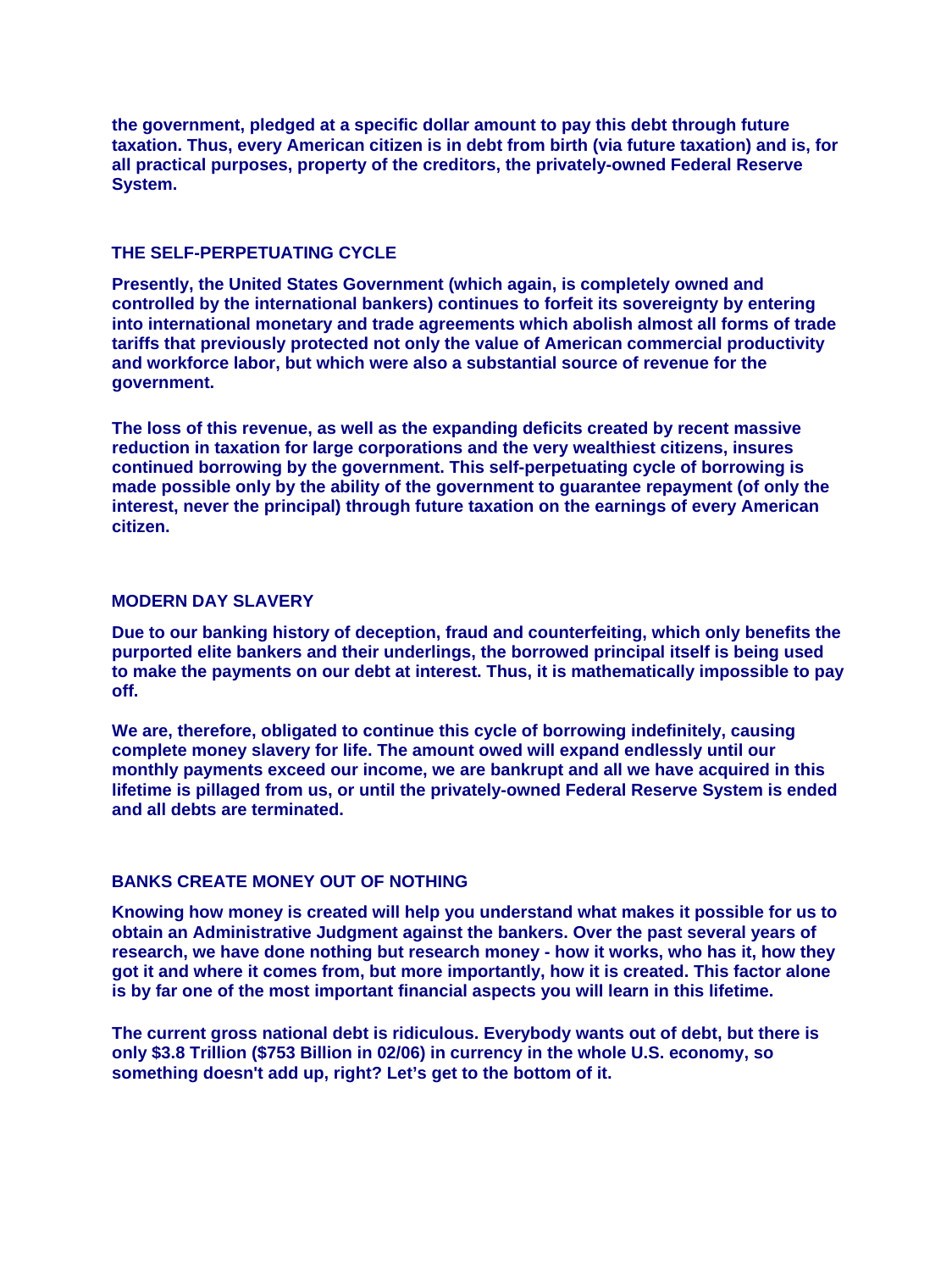#### **THE FEDERAL RESERVE SYSTEM**

**Currently the Federal Government spends more than they can tax us each year, entirely because they're paying all of this revenue towards interest on previous years' loans. So what they do is have the Treasury print U.S. Bonds in exchange for loans from the privately-owned Federal Reserve System.**

**The private Federal Reserve owners don't have a trillion dollars to lend the Government, nor do they need it. All they do is create it, via a bookkeeping entry, and write a check to the U.S. Government as the loan in exchange for the U.S. Bonds. The U.S. Government banks at the Federal Reserve, so cashing this check is very easy.**

**The Government now spends this newly-created money into the economy by paying the Court, Postal and Military employees, etc. These consumers then deposit their paychecks in a commercial bank (Bank of America, for example). The commercial banks deposit their customers' checks (newly deposited money) at their local Federal Reserve Bank and the Reserve Bank allows the commercial bank to issue up to 33 times more new electronic money, some of which is used to cover the customers' initial deposits. This is called "Fractional Reserve Banking."**

#### **THE COMMERCIAL BANKS**

**When you sign a loan or credit card application and send it in (say you are approved for \$10,000.00), the commercial bank stamps the back of the application, as if it were a check, with the words: 'Pay \$10,000.00 to the order of....', which changes your application into a promissory note.** 

**They then deposit the promissory note at the local Federal Reserve Bank as new money. This new money represents a 3% fraction of what the commercial bank may now create and do with whatever they want.**

**So, \$330,000.00 minus the original \$10,000.00 is now added to the commercial bank's coffers. They then open a demand deposit transaction account in your name, (the same as a checking account), deposit \$10,000.00 of their newly acquired funds into this account and then issue you a debit or (in this case) a credit card or paper check. Remember - it's all just bookkeeping entries, because our money is backed by nothing.**

**Your asset, the original promissory note, not only funds your own supposed loan, but allows them to pocket up to 33 times the amount for doing nothing but fancy, yet fraudulent, bookkeeping entries. So, you funded your own loan, and they get to permanently keep your asset, the promissory note, along with the additional \$320,000.00.** 

**Don't forget that when you spend your new deposit/loan, it ends up in someone else's account and their bank gets to multiply it by up to 33, yet again. This is how fractional reserve banking works. This is the cause of inflation.** 

#### **THE FED'S OWN ADMISSIONS**

**The first thing to shed light on when you borrow from a bank is that no one with a bank**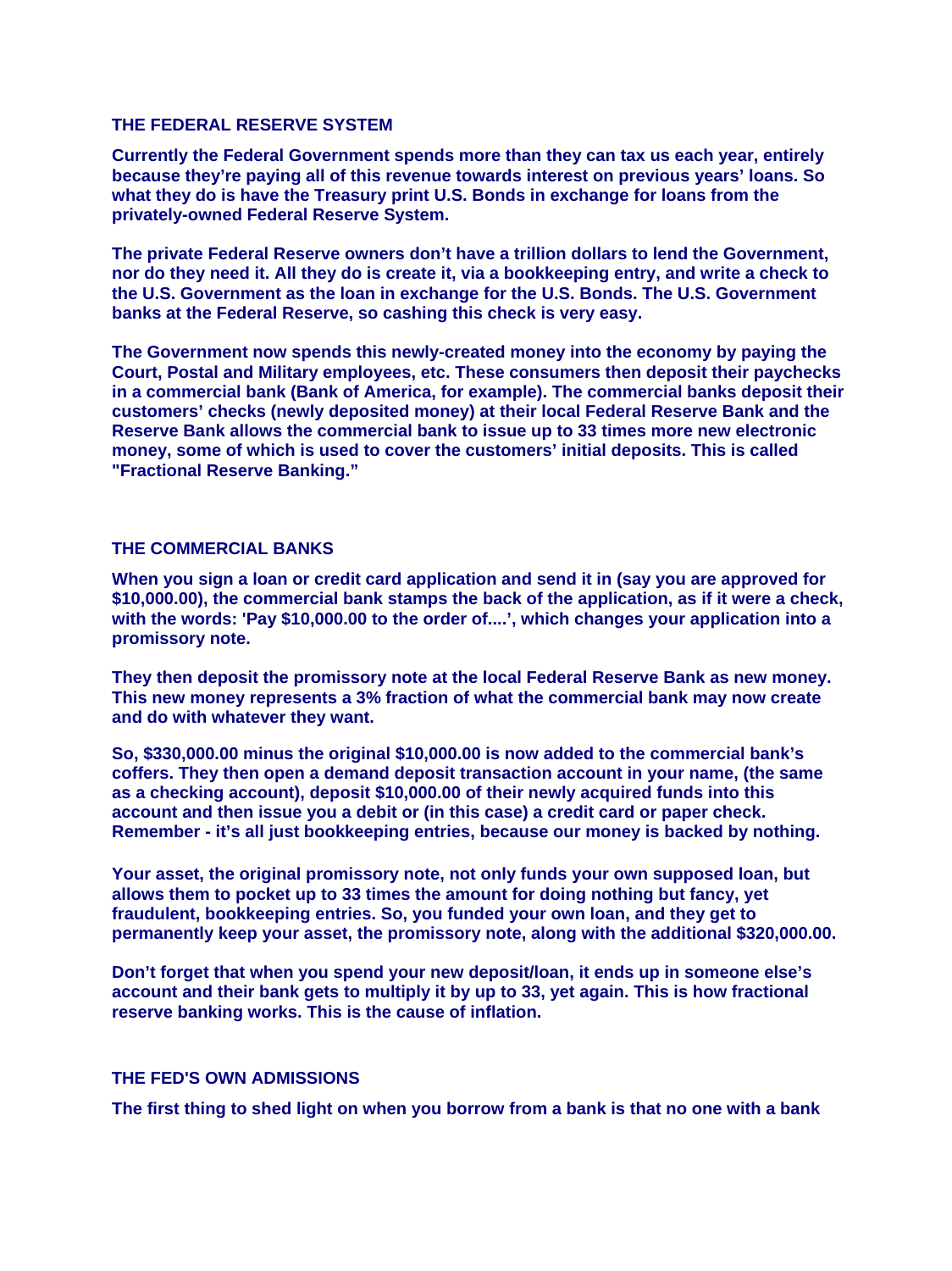**account is sent a letter telling them that the money in their account is temporarily unavailable, because it has been lent to you. None of the original accounts in the bank have been touched or affected. Nobody else's spending power has been reduced.** 

**Next, we have Title 12 of the United States Code, §1831n which requires all banks across the country to abide by Generally Accepted Accounting Principles. According to GAAP, 2003 Edition, page 41 under the section Cash and Cash Equivalents, it states that "ANYTHING ACCEPTED BY A BANK FOR DEPOSIT WOULD BE CONSIDERED AS CASH." This includes promissory notes, same as Federal Reserve Notes.** 

**The Federal Reserve has also been very clear in their circulars that banks do not really lend money. Probably the most oft-quoted reference regarding money creation is the Federal Reserve publication, Modern Money Mechanics. On page 6 it says in rather clear language,** *'Of course, they (banks) do not really pay out loans from the money they receive as deposits. If they did this no additional money would be created'.*

**The Federal Reserve tells us in no uncertain terms in the next sentence:** *'What they do when they make loans is to accept promissory notes in exchange for credits to the borrower's transaction accounts.'* **They add fuel to the fire in their publication Two Faces of Debt. In this publication on page 19, they tell us that a** *'depositor's balance...rises when the depository institution extends credit - either by granting a loan to or by buying securities from the depositor.*

*'In exchange for the note or security, the lending or investing institution credits the depositor's account or gives a check that can be deposited at yet another depository institution. In this case, no one else loses a deposit...; the money supply is increased. New money has been brought into existence.'*

**The Federal Reserve publication** *How Banks Create Money* **asserts:** *'Banks actually create money when they lend it. Here's how it works: Most of a bank's loans are made to its own customers and are deposited in their checking accounts. Because the loan becomes a new deposit, just like a paycheck does, the bank once again holds a small percentage of that new amount in reserve and again lends the remainder to someone else, repeating the money-creation process many times.'*

## **DEBT ELIMINATION EDUCATION**

**Money should be backed by real gold or silver, not created out of and backed by nothing. In this way it cannot be easily counterfeited. Our forefathers fought to protect us from this exact same evil and outlined it in the U.S. Constitution - Article 1, Section 10, Clause 1: No state shall enter any Treaty, Alliance or Confederation; grant Letters of Marque and Reprisal; coin Money; emit Bills of Credit; make anything but gold and silver Coin a Tender in Payment of Debts....**

**If you feel that no one should be able to counterfeit money and lend it to us, and if you also feel that whoever funded the loan (you) should be repaid the money plus damages, and realize that it is unconstitutional for private banks to control the money creation is these united States, then we have the solution for you.**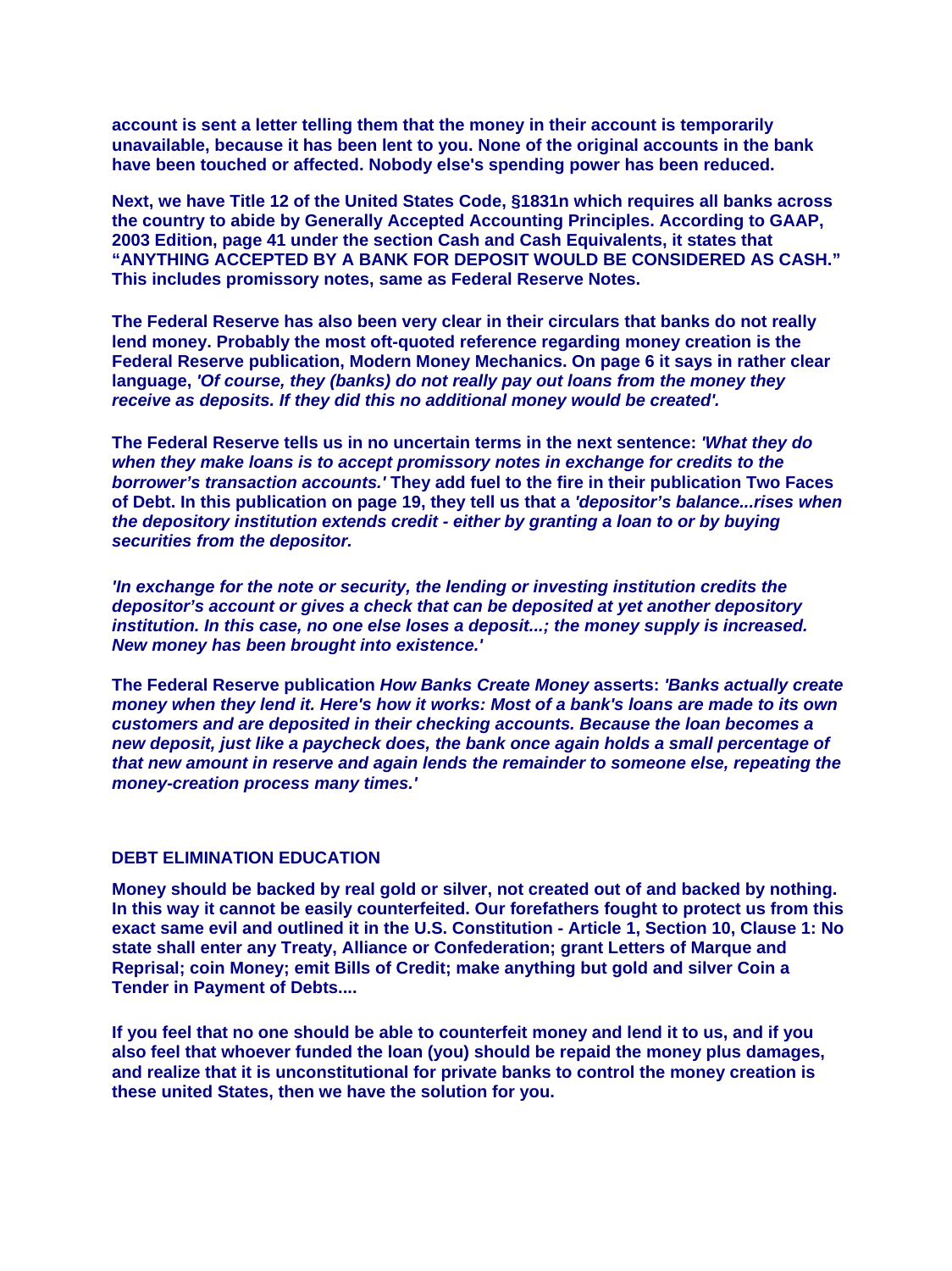#### **OUR PROPIETARY REMEDY**

**Back in the early 1970s when the banks where foreclosing on farmers' mortgages all over the United States, the Willie Nelson "Live Aid" concerts were one of the fund raisers that helped these farmers. The farmers soon realized the banks were not only charging exorbitant and illegal amounts of interest, but they were illegally foreclosing on their property.**

**When these farmers began to seek legal action against the banks, they soon realized that the government and banks were working in collusion with each other. So in the early 1990s, they sought the help of the Farmers Union and did in depth research on all the banks' illegal activities. A series of lawsuits were initiated against the banks and the government. Over 336,000 Farm Claims were filed for fraud against the U.S. Federal Government with an average of \$20 million dollars per claim. This amounts to \$6.6 trillion total.**

**In retaliation, the banks and the government sent the IRS against the farmers. When the farmers realized they were being unfairly targeted by the IRS, they began looking for ways to fight back.** 

**These court cases ran up and down various state and federal courts from 1970s till the 1990s. Then in 1992-1993, the farmers appealed their case to the U.S. Supreme Court. Irrefutable proof of such was presented by a retired CIA agent. He provided testimony and records of the banks' illegal activity to lend further evidence that the Farmers Union claims were legitimate. Almost unanimously, the U.S. Supreme Court Justices ruled that the Farmers Union claims were VALID and that the U.S. federal government and the banks had seriously defrauded the farmers and all U.S. citizens out of vast sums of money and property. Furthermore, the court ruled the shocking truth that the IRS and the Federal Reserve were unlawful, that the income tax amendment was never ratified by the US states, and that the US government had illegally foreclosed on farmers' homes with the help of federal agencies.**

**After the trial, the damages process name was changed to Bank Claims. From 1993 through 1996, U.S. citizens filed Bank Claims against the banks and the federal government through the U.S. Treasury Department to obtain payment for the damages as specified by the U.S. Supreme Court. (This process CLOSED in 1996.) All records were sealed in the courts to conceal the happenings and thus prevent others from filing a claim. The farmers and others who filed their lawsuit (Administrative Remedy) are still awaiting their payout today.**

**After years of intensive research on how to achieve an Administrative Remedy from the banks for defrauding the American people without going through the court system, the pieces to the puzzle have finally been put into place. The average person does not understand what the banks have been doing to them all these years. Furthermore, they don't know how it is possible to get an Administrative Judgment against these banks for defrauding them without going through the courts like so many others who have tried and failed or who succeeded but are still waiting for their settlement. As you read BANKING**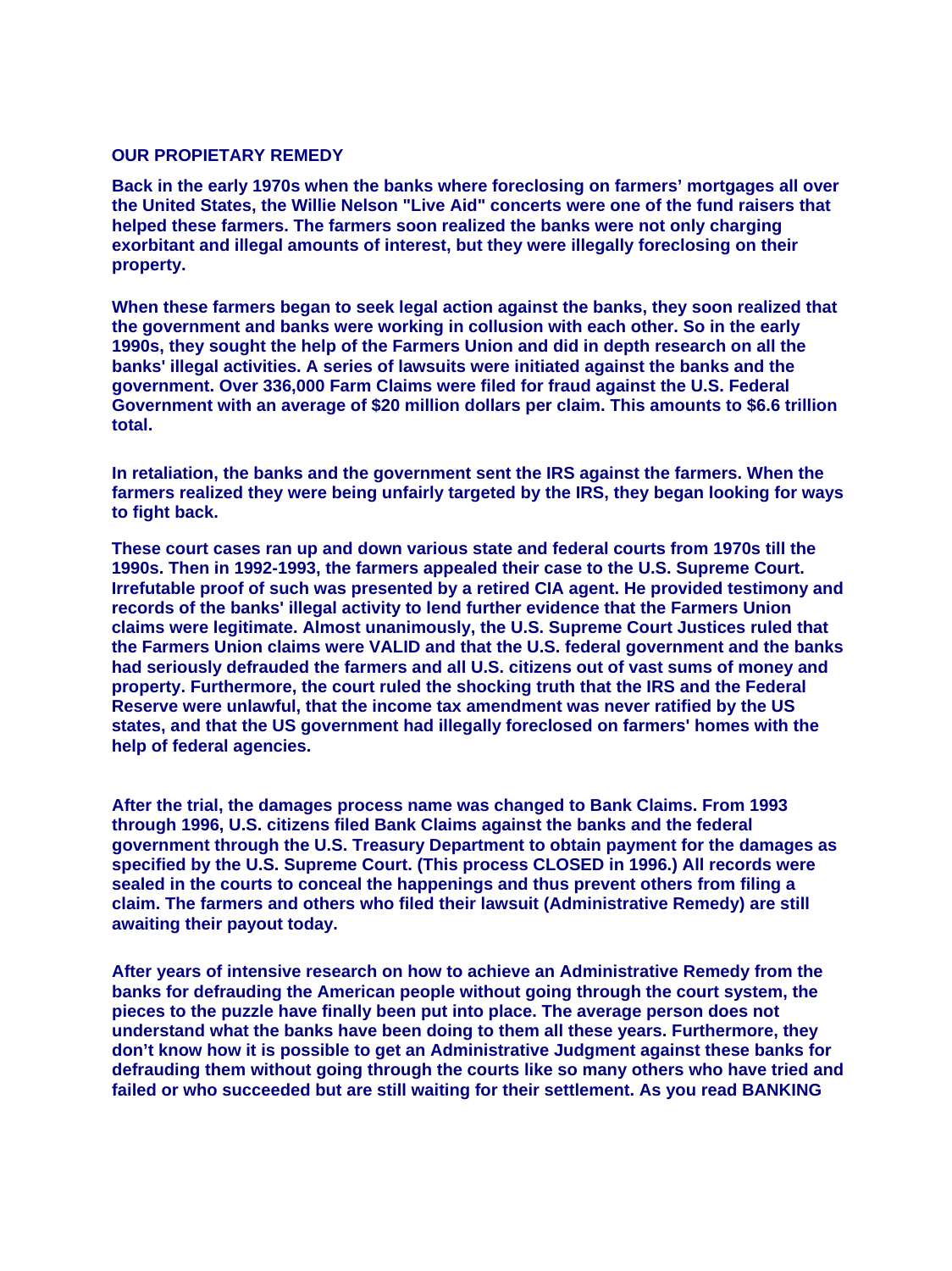**SECRETS THAT BANKS DON'T WANT PUBLISHED, think what would happen to you if you had done what they have done and continue to do to this day. Even though it is fraud, the bankers can't be prosecuted because a remedy has always been provided.** 

**As previously mentioned, it has taken years to unravel an Administrative Remedy process outside the court system that can convert your debts to cash to provide you and your family with financial freedom. Congratulations on reading this document to this point so as to have a more thorough understanding of this fraud and how our money system really works. By reading the following information, you will learn how it is possible for us to obtain an Administrative Judgment against these banks and convert your Debts to Cash.** 

## **BANKING SECRETS THAT BANKS DON'T WANT PUBLISHED**

**Through extensive research and development by economists, bankers, bank auditors, CPAs, attorneys, underwriters, authors and database programmers, we have developed a state-of-the-art legal administrative remedy, designed to anticipate and overcome nearly every variation of creditor response.** 

**With the immeasurable assistance and response from consumers nationwide, combined with our passion to do whatever it takes to neutralize this iniquity, our highly-effective proprietary system will never cease to improve. The laws described below are the foundation of this process.** 

**Your debt termination relies on applying Federal Laws, U.S. Supreme Court decisions, the Fair Debt Collection Practices Act, the Fair Credit Billing Act, the Uniform Commercial Code, the Truth in Lending Act, and numerous other banking and lending laws, to overcome the following banking practices.** 

## **FALSE ADVERTISING**

**Banks bombard consumers with over 6 billion mail solicitations each year. Notwithstanding newspaper, radio, television, magazine, sporting event advertising and numerous other forms of marketing, the average working class, creditworthy American is exposed to over 85 loan solicitations per year.**

**These banking ads represent, in one way or another, that the bank will lend you money in exchange for repayment, plus interest. This absurd idea is completely contrary to what, in reality, transpires and what is actually intended. In actual fact, banks do not lend you any of their own or their depositors money. It was your signature on the promissory note that created the money.**

**False advertising is an act of deliberately misleading a potential client about a product, service or a company by misrepresenting information or data in advertising or other promotional materials. False advertising is a type of fraud and is often a crime.**

**To substantiate this premise, we will begin by examining the funding process of credit cards and loans. When you sign and remit a loan or credit card application, (say you are approved for \$10,000.00) the commercial bank stamps the back of the application, as if it**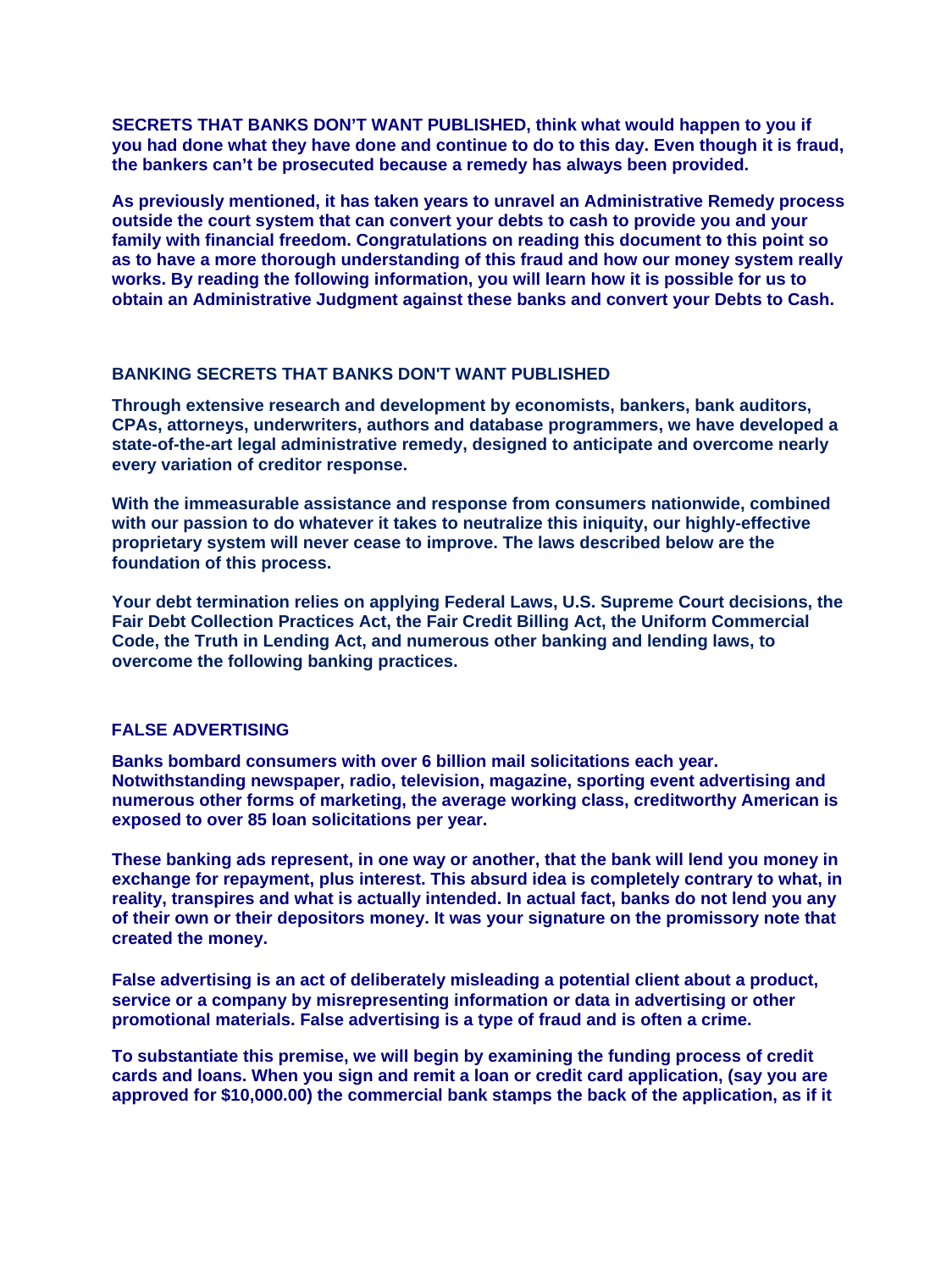**were a check, with the words: "Pay \$10,000.00 to the order of..." which alters your application, transforming it into a promissory note.**

**Altering a signed document, after the fact with the intention of changing the document's value, constitutes forgery and fraud. Forgery is the process of making or adapting objects or documents with the intent to deceive. Fraud is any crime or civil wrong perpetuated for personal gain that utilizes the practice of deception as its principal method.** 

**In criminal law, fraud is the crime or offense of deliberately deceiving another, to damage them - usually, to obtain property or services without compensation. This practice may also be referred to as "theft by deception," "larceny by trick," "larceny by fraud and deception" or something similar no matter how you look at it.**

## **THEFT BY DECEPTION**

**Having altered the original document, the (now) promissory note is deposited at the local Federal Reserve Bank (**[http://www.dtss.us/federal\\_reserve\\_bank.html](http://www.fdrs.org/federal_reserve_bank.html)) **as new money.**  *Generally Accepted Accounting Principles* **(the publication governing corporate accounting practices) states: "Anything accepted by the bank as a deposit is considered as cash." This new money represents a three to ten percent fraction of what the commercial bank may now create and do with as they please.** 

**So, \$100,000.00 to \$330,000.00 minus the original \$10,000.00 is now added to the commercial bank's coffers. With this scheme they are taking your asset, depositing it, multiplying it and exchanging it for an alleged loan back to you. This may constitute deliberate theft by deception. In reality, of course, no loan exists.**

#### **FRAUDULENT CONVEYANCE**

**At this point in the process, they have now transferred and deposited your note (asset) to the Federal Reserve Bank. This note will permanently reside and be concealed there. Since they've pilfered your promissory note, they owe it back to you. It is you, therefore, who is actually the creditor. This deceptive acquisition and concealment of such a potentially valuable asset amounts to fraudulent conveyance.**

**In legal jargon, the term "fraudulent conveyance" refers to the illegal transfer of property to another party in order to defer, hinder or defraud creditors. In order to be found guilty of fraudulent conveyance, it must be proven that the intention of transferring the property was to put it out of reach of a known creditor - in this case, you.**

#### **RACKETEERING AND MONEY LAUNDERING**

**Once they have perpetrated this fraudulent conveyance, the creditor then establishes a demand deposit transaction account (checking account) in your name. \$10,000.00 of these newly created/acquired funds are then deposited into this account. A debit card, or in this case, a credit card or paper check is then issued against these funds. Remember it's all just bookkeeping entries, because this money is backed by nothing.**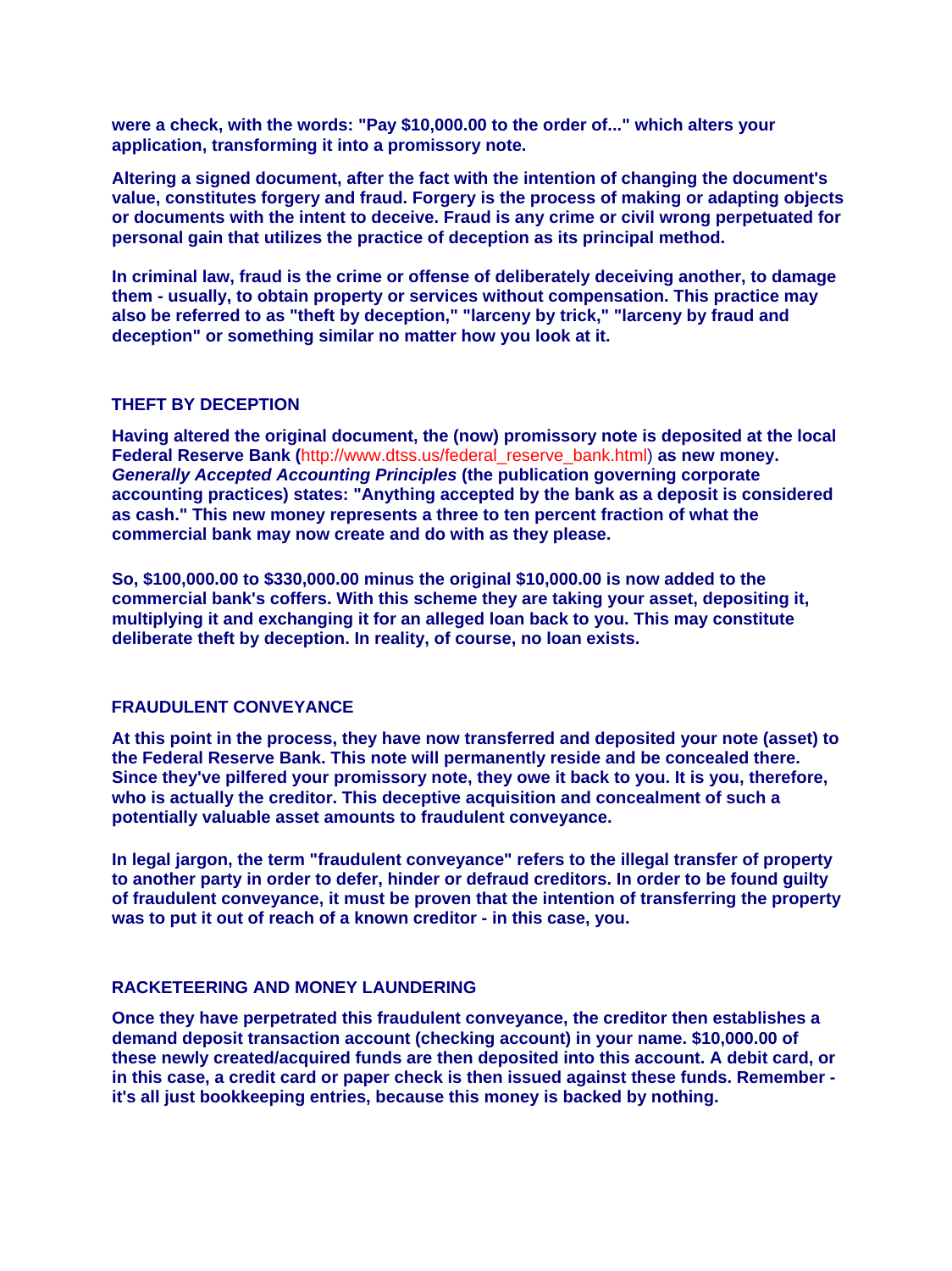**Money laundering is the practice of engaging in financial transactions in order to conceal the identity, source and/or destination of money. Previously, the term "money laundering" was applied only to financial transactions related to otherwise criminal activity.** 

**Today, its definition is often expanded by government regulators (such as the United States Office of the Comptroller of the Currency) to encompass any financial transactions which generate an asset or a value as the result of an illegal act, which may involve actions such as tax evasion or false accounting.**

**As a result, the illegal activity of money laundering is now recognized as routinely practiced by individuals, small or large businesses, corrupt officials, and members of organized crime (such as drug dealers, criminal organizations and possibly, the banking cartel).**

## **MAIL FRAUD AND WIRE FRAUD**

**Since receipt of your first "statement" from each of your creditors, they have perpetuated the notion of your indebtedness to them. These assertions did not disclose a remaining balance owed to you, as would your checking account. Mail fraud refers to any scheme which attempts to unlawfully obtain money or valuables in which the postal system is used at any point in the commission of a criminal offense.** 

**When they claim you owe a delinquent payment, you are typically contacted via telephone, by their representative, requesting a payment. In some cases this constitutes wire fraud, which is the Federal crime of utilizing interstate wire communications to facilitate a fraudulent scheme.** 

## **EXTORTION AND BLACKMAIL**

**Throughout the process of receiving monthly payment demands, you may have been threatened with late fees, increased interest rates, garnishment, derogatory information being applied to your credit reports, telephone harassment and the threat of being "wrongfully" sued.** 

**Extortion is a criminal offense which occurs when a person obtains money, behavior or other goods and/or services from another by wrongfully threatening or inflicting harm to this person, their reputation or property. Refraining from doing harm to someone in exchange for cooperation or compensation is extortion, sometimes euphemistically referred to as "protection." This is a common practice of organized crime groups.**

**Blackmail is one kind of extortion - specifically, extortion by threatening to impugn another's reputation (in this case) by publishing derogatory information about them, true or false, on credit reports. Even if it is not criminal to disseminate the information, demanding money or other consideration under threat of injury constitutes blackmail. Banks and debt collectors do this all the time.**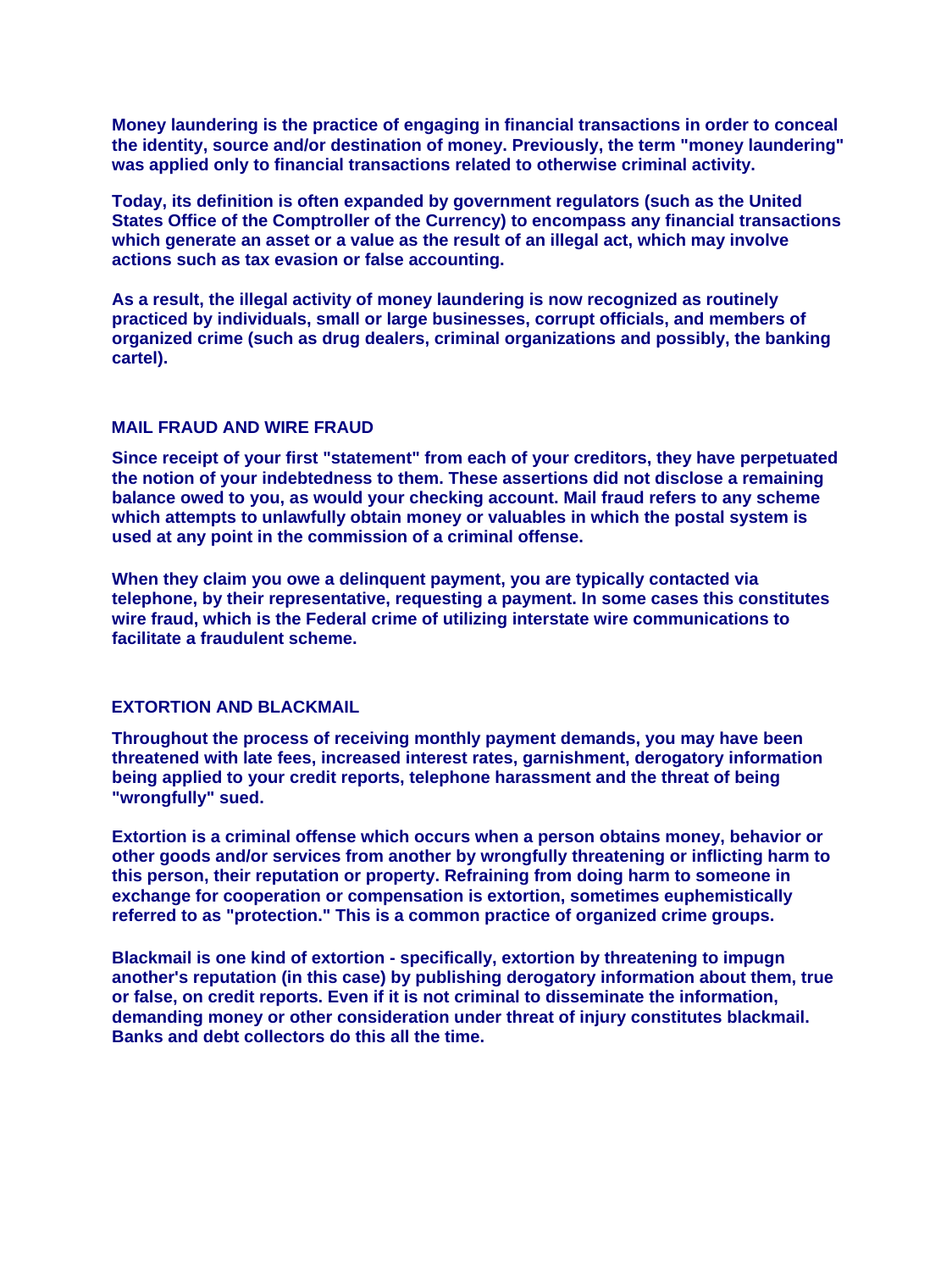## **LACK OF CONTRACT CONSIDERATION**

**New money was brought into existence by the deposit of your agreement/promissory note. If you were to pay off the alleged loan, you would never receive your original deposit/asset back (the value of the promissory note). In essence, you have now paid the loan twice. Simultaneously, the banks are able to indefinitely hold and multiply the value of your note (by a factor of 10 to 33) and exponentially generate additional profits for themselves.**

**For an agreement or a contract to be valid, there must be valuable consideration given by all parties in the contract. Valuable consideration infers a negotiated exchange and legally reciprocal obligation. If no consideration is present, the contract is generally void and unenforceable.** 

#### **LACK OF CONTRACT DISCLOSURE**

**The bank never explained to you what you have now learned. They did not divulge that they were not loaning anything. You were not informed that you were exchanging a promissory note (which has a real cash value) that was appropriated to fund the implicit loan.** 

"non-disclosure." Do you better understand now why your banker is always smiling when **? he sees you You were led to assume that they were loaning you their own or other people's money, which we have established as false. They blatantly concealed this fact. If you were misinformed, according to contract law, the agreement is null and void due to** 

**Contract law states that when an agreement is made between two parties, each must be given full disclosure of what is transpiring. An agreement is not valid if either party conceals pertinent information. Were you given full disclosure of what was transpiring every time you took out a loan or filled out an application for a credit card?**

#### **IT'S TIME TO TAKE ACTION**

**We hope that this painstakingly well-researched material has been educational. If you weren't already, we hope you have become highly motivated to take the remedial action that is now available to you, your friends and your loved ones. Start your Administrative Remedy education program immediately by finding out if you qualify. By turning your Debts to Cash, you and your family for generations to come will be able to enjoy Financial Freedom.** 

#### **Disclaimer:**

**Freedom Club USA is an educational club. We have lots of education available through the website for the public, and some for members only. With all of that, we don't give any**